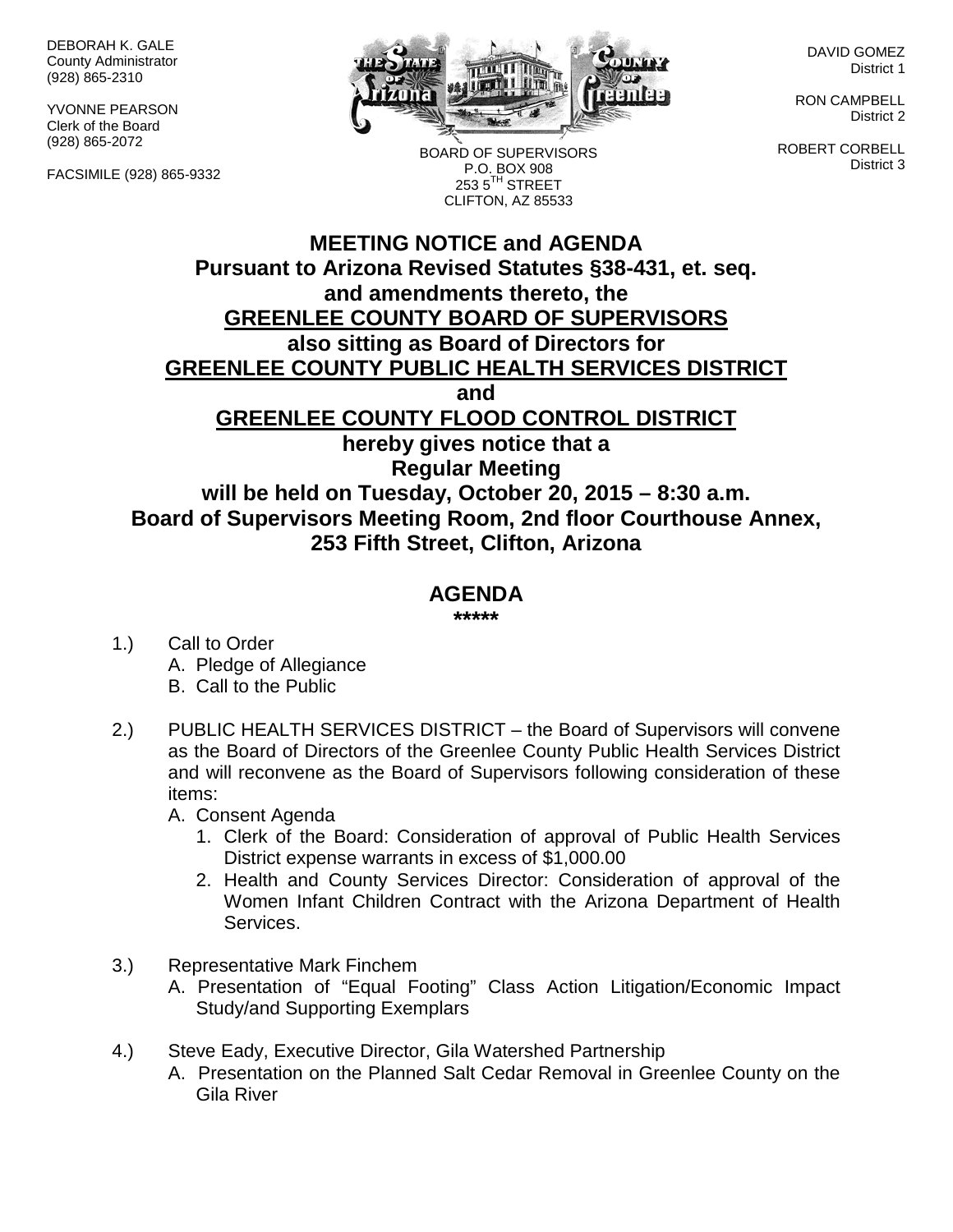Board of Supervisors Agenda October 20, 2015 Page **2** of **3**

- 5.) Ákos Kovach, Economic Development Coordinator A. Economic Development Planning Update
- 6.) Robert Corbell, Supervisor District 3
	- A. Consideration of approval of Letter of Support to the Board of Commissioners of Idaho county, Idaho, for the filing of a lawsuit against the United States Department of Agriculture (United States Forest Service) and United States Department of the Interior (BLM) on Behalf of counties throughout the West and funding support in the amount of \$5,000 not to be paid out until a minimum of 100 additional Letters of Support have been obtained by Idaho County.
- 7.) Tony Hines, Assistant Public Works Manager
	- A. Consideration of approval to solicit bids for materials required for the Airport drainage project
- 8.) Consent Agenda
	- A. Clerk of the Board: Consideration of approval of minutes to previous meetings – 09/23/15; 10/06/15
	- B. Clerk of the Board: Consideration of approval of expense warrants in excess of \$1,000.00 – Voucher 1034; 1035; 1036; 1038
	- C. Chief Finance Officer: Consideration of approval of General Fund loans in the amount of \$132,809.48 to be reimbursed upon receipt of funds: Fund 139 - \$2,318.00; Fund 146 - \$1,207.60; Fund 159 - \$71.55; Fund 169 - \$215.02; Fund 195 - \$521.76; Fund 222 - \$6,523.28; Fund 243 - \$43,703.43; Fund 800 - \$78,248.84
	- D. County Administrator: Consideration of adoption of Resolution 15-10-01 Designating a Competency Restoration Program Pursuant to Arizona Revised Statute 13-4512(A) and ratification of the Intergovernmental Agreement with Yavapai County for Restoration to Competency Services dated October 8, 2015, signed by the County Administrator of behalf of the Chairman
	- E. Public Works Manager: Consideration of approval of Employee Transaction Forms: D. Soohy – FT Landfill Attendant; C. Chaires – PT Landfill Attendant
	- F. Superior Court Judge: Consideration of approval of Contract for Provision of Indigent Representation 2015-2016 for attorney, Alison Stavris
	- G. IT Manager: Consideration of approval to purchase a replacement/upgrade Barracuda Backup hardware and software for network data backups
- 9.) Supervisor Reports

Supervisor Robert Corbell

- A. Gila Watershed Partnership meeting
- B. Duncan City Council meeting